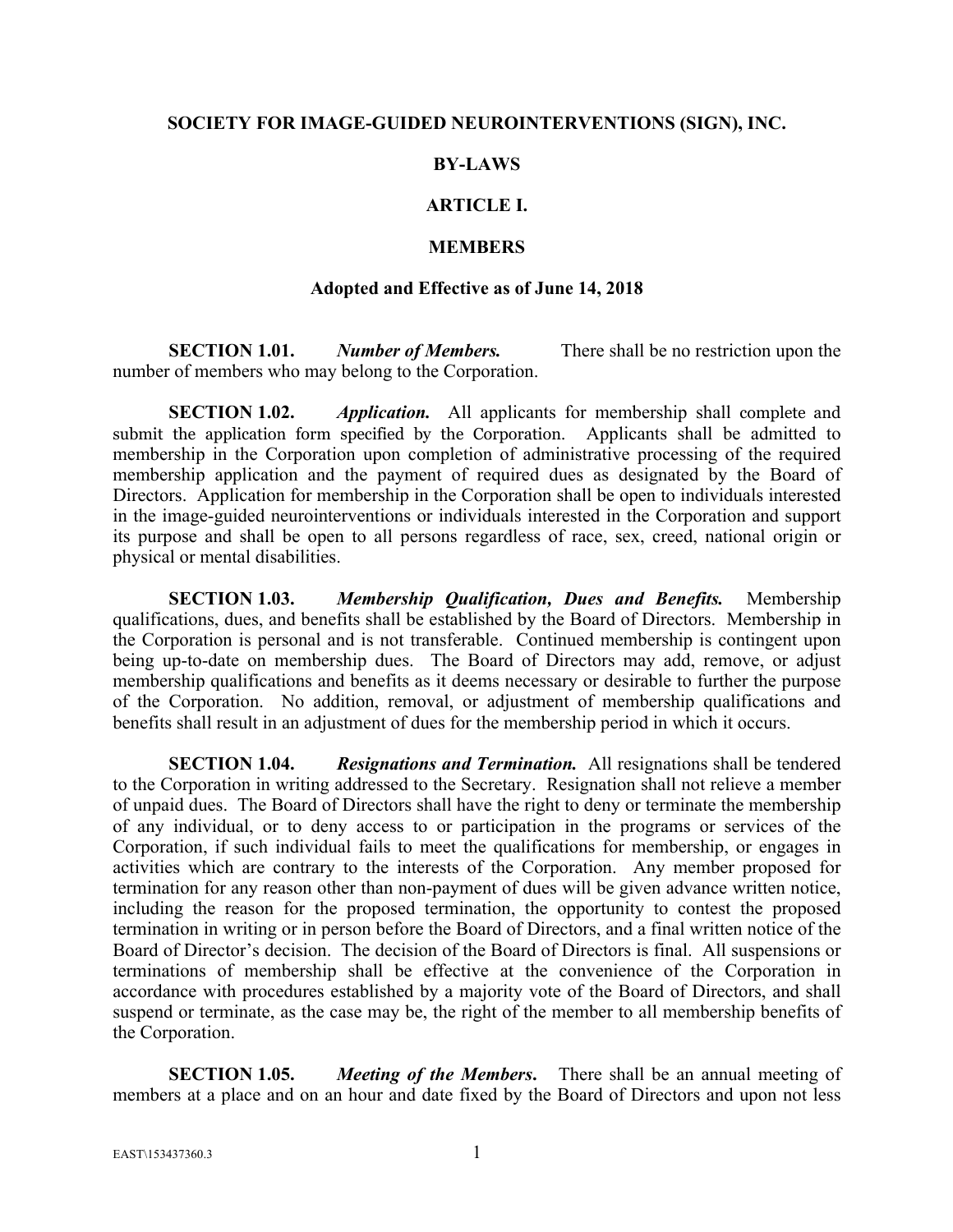than ten (10) days prior written notice; however, failure of notice to any member shall not invalidate the meeting or any action taken thereat. At the annual meeting, members shall elect directors from among those persons who have been duly nominated by the Board of Directors, and shall receive annual reports and the transaction of other business.

**SECTION 1.06.** *Special Meetings of the Members.* Special meetings of the members of the Corporation shall be called by the President at any time upon written request by ten percent (10%) of the voting members of the Corporation and upon not less than ten (10) days prior written notice. Voting on all matters by members of the Corporation, including the election of the Board of Directors and Officers, may be conducted by mail or any electronic means in compliance with the General Laws of the State of Maryland.

**SECTION 1.07.** *Quorum for Member Meetings.* A quorum for the transaction of business at the annual meeting of the members and at any special meeting of the members shall consist of not less than five percent (5%) of the members of the Corporation, present and participating in person or by written proxy.

**SECTION 1.08.** *Proxy Voting*. Members may cast their votes in person or by written proxy in conformance with Maryland law regarding proxy voting. Individuals represented at a meeting of members by written proxies shall be counted in determining the presence of a quorum.

## **ARTICLE II.**

### **CORPORATE PURPOSE**

**SECTION 2.01.** *Corporate Purpose.* The purpose for which the Corporation is organized and operated is exclusively charitable, scientific, or educational, and no part of the net proceeds of which shall inure to the benefit of any member of the Board or of the Corporation or any other person. The Corporation may undertake any and all activities to further or promote the foregoing purpose or other charitable, scientific, literary or educational purposes ("Charitable Purposes") within the meaning of those terms as used in section  $501(c)(3)$  of the Internal Revenue Code of 1986, as amended from time to time (the "Code") (or the corresponding provision of any future United States Internal Revenue Law), to the extent such activities are permitted by the General Laws of the State of Maryland and permitted of an organization which is described in sections  $501(a)$  and  $501(c)(3)$  of the Code (or the corresponding provisions of any future United States Internal Revenue Law) and/or contributions to which are deductible under sections  $170(c)(2)$ ,  $2055(a)(2)$  and  $2522(a)(2)$  of the Code (or the corresponding provisions of any future United States Internal Revenue Law) ("Exempt Organizations").

# **ARTICLE III.**

### **BOARD OF DIRECTORS**

**SECTION 3.01.** *Function of Directors.* The business and affairs of the Corporation shall be managed under the direction of its Board of Directors. All powers of the Corporation may be exercised by or under authority of the Board of Directors. All directors must be members of the Corporation.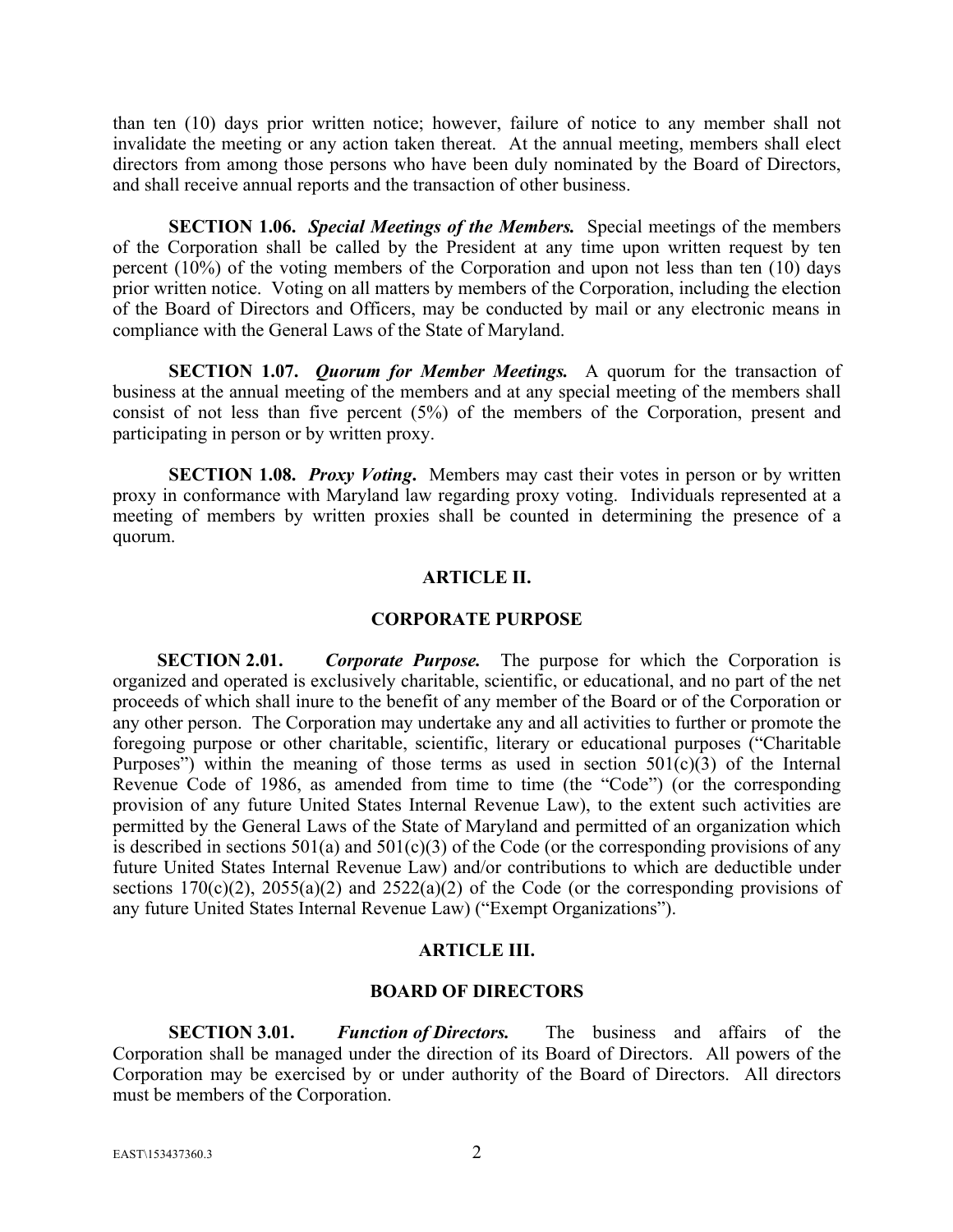**SECTION 3.02.** *Number of Directors.* The Corporation shall have at all times at least the minimum number of directors required by the General Laws of the State of Maryland now or hereinafter in force. The Corporation shall have the number of directors provided in the Articles of Incorporation until changed as herein provided. A majority of the entire Board of Directors may alter the number of directors set by the Articles of Incorporation to not more than 25 nor fewer than the minimum number required by the General Laws of the State of Maryland now or hereinafter in force, but the action may not affect the tenure of office of any director, except as provided in Section 3.04.

**SECTION 3.03.** *Election and Tenure of Directors*. At any meeting duly held, the members of the Board of Directors may elect directors to hold office until the next annual meeting and until their successors are elected and qualify.

**SECTION 3.04.** *Removal of Director.* Unless statute or the Articles of Incorporation provides otherwise, the directors may remove any director, with or without cause, by the affirmative vote of a majority of the entire Board of Directors.

**SECTION 3.05.** *Vacancy on Board***.** A majority of the remaining directors, whether or not sufficient to constitute a quorum, may fill a vacancy on the Board of Directors which results from any cause except an increase in the number of directors and a majority of the entire Board of Directors may fill a vacancy which results from an increase in the number of directors. A director elected to fill a vacancy serves until the next annual meeting of directors and until his successor is elected and qualifies.

**SECTION 3.06.** *Annual and Regular Meetings***.** The Corporation shall hold an annual meeting of its directors at such time as shall be set by the Board of Directors and upon not less than thirty (30) days prior written notice. Except as the Articles of Incorporation or statute provides otherwise, any business may be considered at an annual meeting without the purpose of the meeting having been specified in the notice. Failure to hold an annual meeting does not invalidate the Corporation's existence or affect any otherwise valid corporate acts. Any other regular meeting of the Board of Directors shall be held on such date and at any place as may be designated from time to time by the Board of Directors.

**SECTION 3.07.** *Special Meetings***.** Special meetings of the Board of Directors may be called at any time by the Chairman of the Board, if one is appointed, or the President or by a majority of the Board of Directors by vote at a meeting, or in writing with or without a meeting. A special meeting of the Board of Directors shall be held on such date and at any place as may be designated from time to time by the Board of Directors. In the absence of such designation such meeting shall be held at such place as may be designated in the call and upon not less than two (2) business days prior written notice.

**SECTION 3.08.** *Notice of Meeting.* Except as provided in Sections 3.06 and 3.07, the Secretary shall give notice to each director of each annual, regular, and special meeting of the Board of Directors. The notice shall state the time and place of the meeting. Notice is given to a director when it is delivered personally to him, left at his residence or usual place of business, or sent by telegraph, telecopy or electronic mail, at least 24 hours before the time of the meeting or, in the alternative by mail to his address as it shall appear on the records of the Corporation, at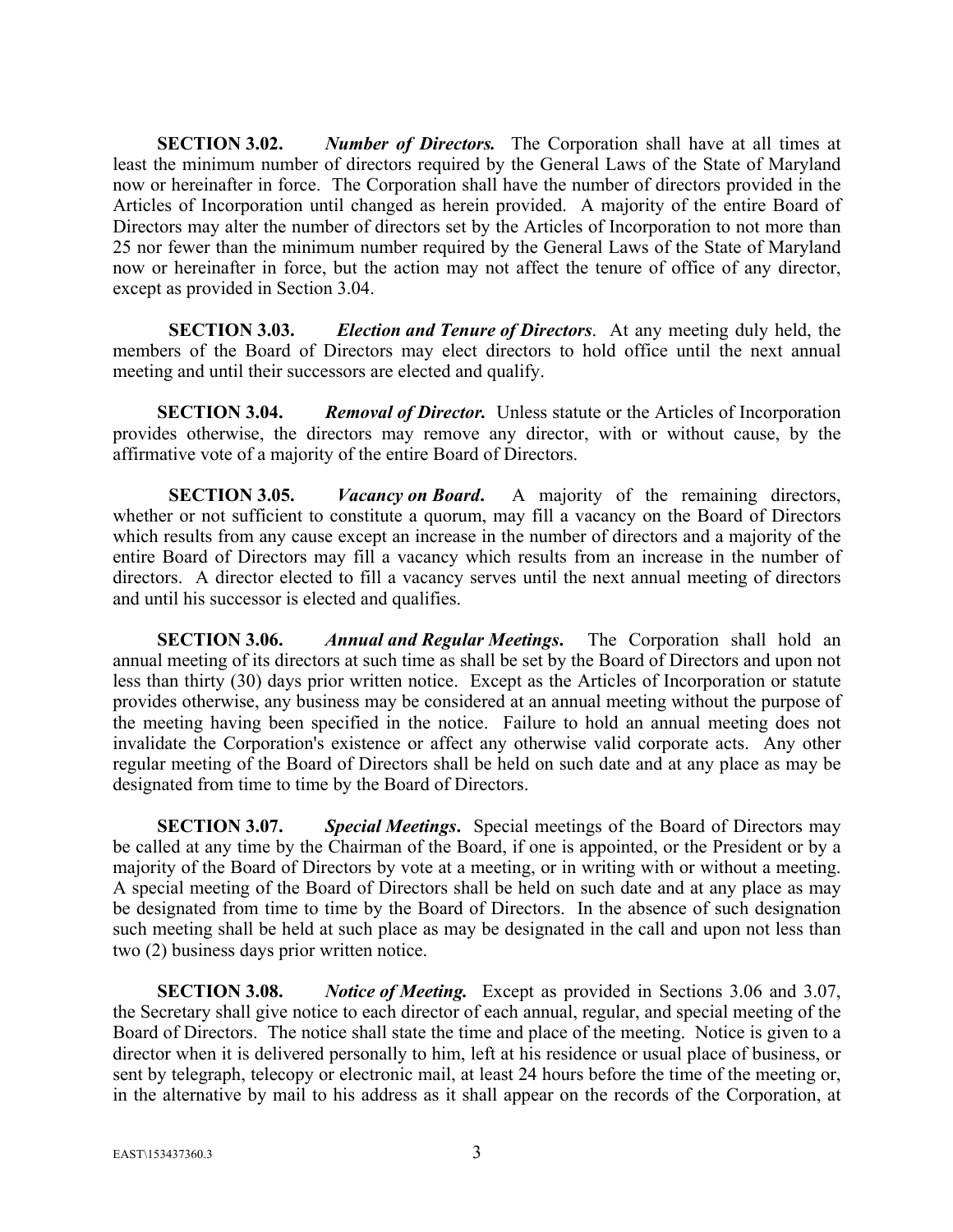least 72 hours before the time of the meeting. Unless the By-Laws or a resolution of the Board of Directors provide otherwise, the notice need not state the business to be transacted at or the purpose of any annual, regular, or special meeting of the Board of Directors. No notice of any meeting of the Board of Directors need be given to any director who attends, or to any director who, in writing executed and filed with the records of the meeting either before or after the holding thereof, waives such notice. Any meeting of the Board of Directors, annual, regular, or special, may adjourn from time to time to reconvene at the same or some other place, and no notice need be given of any such adjourned meeting other than by announcement.

**SECTION 3.09.** *Action by Directors.* Unless statute or the Articles of Incorporation or By-Laws requires a greater proportion, the action of a majority of the directors present at a meeting at which a quorum is present is action of the Board of Directors. A majority of the entire Board of Directors shall constitute a quorum for the transaction of business. In the absence of a quorum, the directors present by majority vote and without notice other than by announcement may adjourn the meeting from time to time until a quorum shall attend. At any such adjourned meeting at which a quorum shall be present, any business may be transacted which might have been transacted at the meeting as originally notified. Any action required or permitted to be taken at a meeting of the Board of Directors may be taken without a meeting, if a unanimous consent which sets forth the action is given in writing or by electronic transmission by each member of the board and filed in paper or electronic form with the minutes of proceedings of the board.

**SECTION 3.10.** *Meeting by Conference Telephone***.** Members of the Board of Directors may participate in a meeting by means of a conference telephone or similar communications equipment if all persons participating in the meeting can hear each other at the same time. Participation in a meeting by these means constitutes presence in person at a meeting.

**SECTION 3.11.** *Compensation.* A director may not receive any compensation for attendance at any annual, regular, or special meeting of the Board of Directors or any committee thereof, but may receive reimbursement for out-of-pocket expenses of attending meetings. A director who serves the Corporation in any other capacity may receive compensation for such other services, pursuant to a resolution of the directors.

### **ARTICLE IV.**

### **COMMITTEES**

**SECTION 4.01.** *Committees.* The Board of Directors may appoint from among its members an Executive Committee and other committees composed of one or more directors and delegate to these committees any of the powers of the Board of Directors, except the power to elect or remove directors, take any action where the directors are acting as members, or amend the By-Laws. Each committee may fix rules of procedure for its business. A majority of the members of a committee shall constitute a quorum for the transaction of business and the act of a majority of those present at a meeting at which a quorum is present shall be the act of the committee. The members of a committee present at any meeting, whether or not they constitute a quorum, may appoint a director to act in the place of an absent member. Any action required or permitted to be taken at a meeting of a committee may be taken without a meeting, if an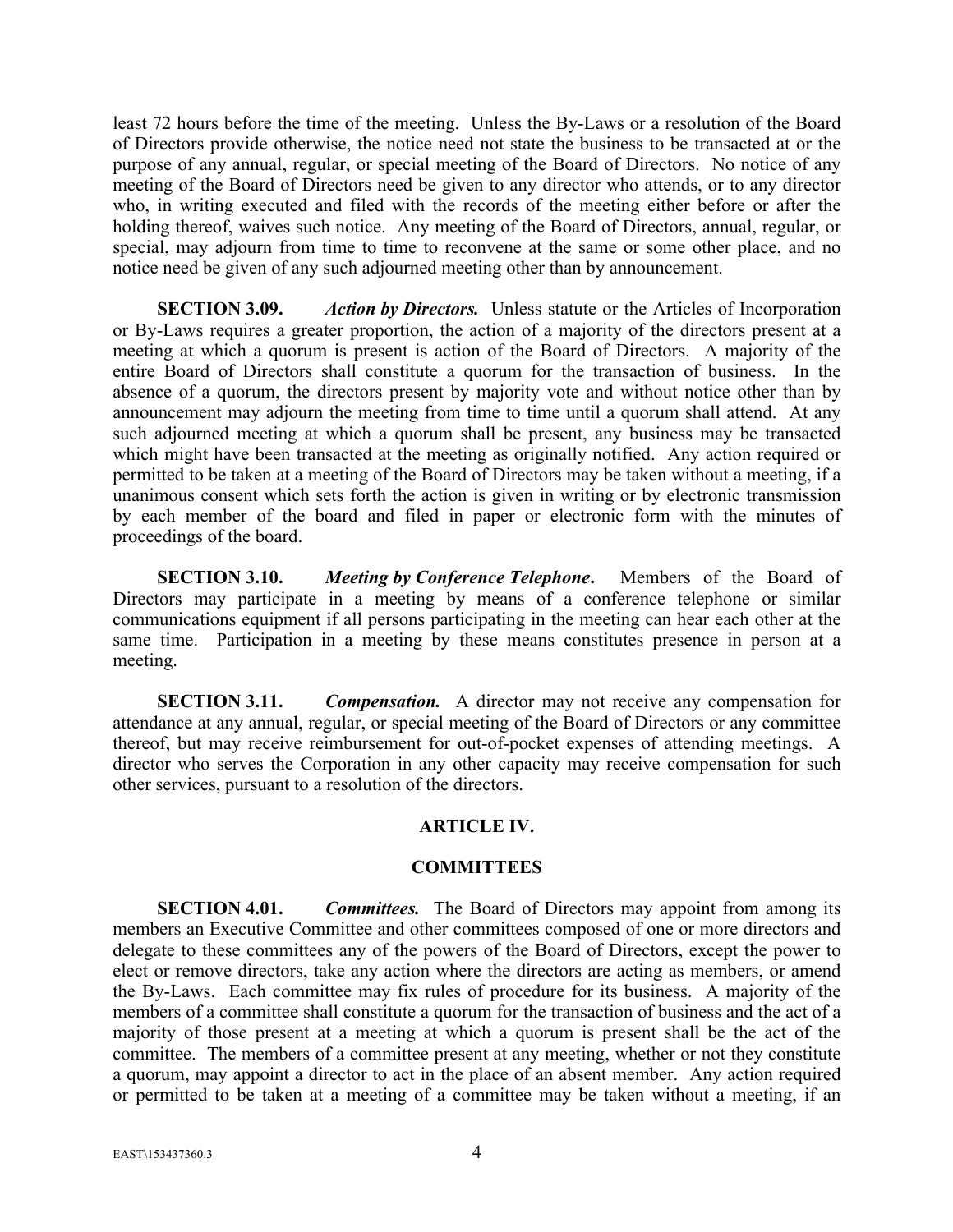unanimous written consent which sets forth the action is signed by each member of the committee and filed with the minutes of the committee. The members of a committee may conduct any meeting thereof by conference telephone or similar communications equipment in accordance with the provisions of Section 3.10.

#### **ARTICLE V.**

#### **OFFICERS**

**SECTION 5.01.** *Executive and Other Officers.* The Corporation shall have a President, a Vice-President, a Secretary, and a Treasurer who shall be the executive officers of the Corporation. It may also have a Chairman of the Board; the Chairman of the Board shall be an executive officer if he is designated as the chief executive officer of the Corporation. The Board of Directors may designate who shall serve as chief executive officer, having general supervision of the business and affairs of the Corporation, or as chief operating officer, having supervision of the operations of the Corporation; in the absence of designation the President shall serve as chief executive officer and chief operating officer. It may also have one or more Vice-Presidents, assistant officers, and subordinate officers as may be established by the Board of Directors. A person may hold more than one office in the Corporation but may not serve concurrently as both President and Vice-President of the Corporation. The Chairman of the Board shall be a director; the other officers may be directors.

**SECTION 5.02.** *Chairman of the Board.* The Chairman of the Board, if one be elected, shall preside at all meetings of the Board of Directors at which he shall be present; and, in general, he shall perform all such duties as are from time to time assigned to him by the Board of Directors.

**SECTION 5.03.** *President.* The President, in the absence of the Chairman of the Board, shall preside at all meetings of the Board of Directors at which he shall be present; he may sign and execute, in the name of the Corporation, all authorized deeds, mortgages, bonds, contracts or other instruments, except in cases in which the signing and execution thereof shall have been expressly delegated to some other officer or agent of the Corporation; and, in general, he shall perform all duties usually performed by a president of a corporation and such other duties as are from time to time assigned to him by the Board of Directors or the chief executive officer of the Corporation.

**SECTION 5.04.** *Vice-Presidents.* The Vice-President or Vice-Presidents, at the request of the chief executive officer or the President, or in the President's absence or during his inability to act, shall perform the duties and exercise the functions of the President, and when so acting shall have the powers of the President. If there be more than one Vice-President, the Board of Directors may determine which one or more of the Vice-Presidents shall perform any of such duties or exercise any of such functions, or if such determination is not made by the Board of Directors, the chief executive officer, or the President may make such determination; otherwise any of the Vice-Presidents may perform any of such duties or exercise any of such functions. The Vice-President or Vice-Presidents shall have such other powers and perform such other duties, and have such additional descriptive designations in their titles (if any), as are from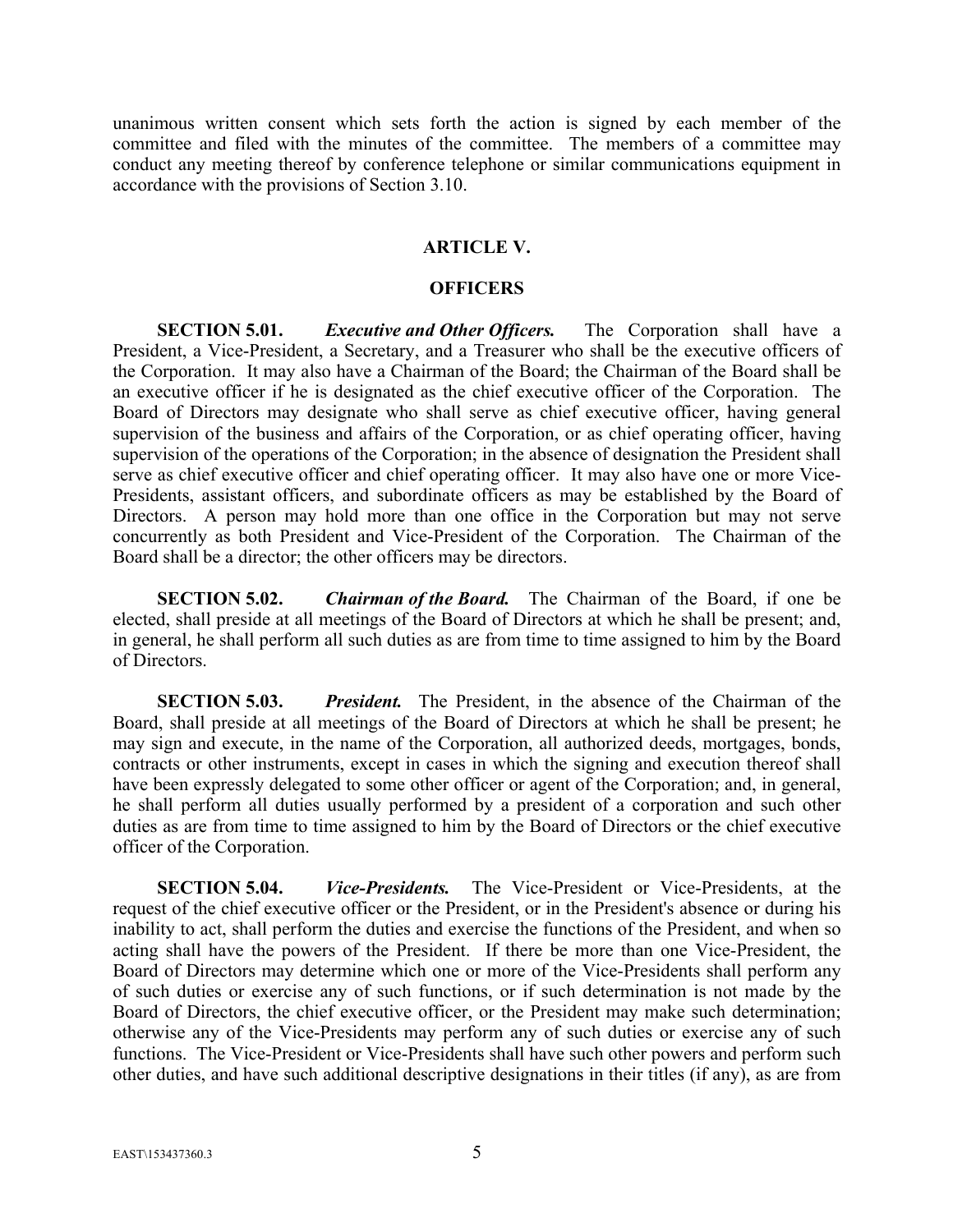time to time assigned to them by the Board of Directors, the chief executive officer, or the President.

**SECTION 5.05.** *Secretary.* The Secretary shall keep the minutes of the meetings of the Board of Directors and of any committees, in books provided for the purpose; he shall see that all notices are duly given in accordance with the provisions of the By-Laws or as required by law; he shall be custodian of the records of the Corporation; he may witness any document on behalf of the Corporation, the execution of which is duly authorized, see that the corporate seal is affixed where such document is required or desired to be under its seal, and, when so affixed, may attest the same; and, in general, he shall perform all duties incident to the office of a secretary of a corporation, and such other duties as are from time to time assigned to him by the Board of Directors, the chief executive officer, or the President.

**SECTION 5.06.** *Treasurer.* The Treasurer shall have charge of and be responsible for all funds, securities, receipts and disbursements of the Corporation, and shall deposit, or cause to be deposited, in the name of the Corporation, all moneys or other valuable effects in such banks, trust companies or other depositories as shall, from time to time, be selected by the Board of Directors; he shall render to the President and to the Board of Directors, whenever requested, an account of the financial condition of the Corporation; and, in general, he shall perform all the duties incident to the office of a treasurer of a corporation, and such other duties as are from time to time assigned to him by the Board of Directors, the chief executive officer, or the President.

**SECTION 5.07.** *Assistant and Subordinate Officers*. The assistant and subordinate officers of the Corporation are all officers below the office of Vice-President, Secretary, or Treasurer. The assistant or subordinate officers shall have such duties as are from time to time assigned to them by the Board of Directors, the chief executive officer, or the President.

**SECTION 5.08.** *Election, Tenure and Removal of Officers.* At the first annual meeting, the Board of Directors shall elect the officers. For all subsequent annual meetings, the officers shall be elected by a plurality vote of the members of the Corporation. Each officer shall serve a term of one (1) year. At the expiration of the President's one (1) year term, the Vice-President shall become President and the remaining officers shall be appropriately re-positioned upward. A new Secretary shall be elected by a plurality vote of the members of the Corporation at the annual meeting. The President shall not serve more than one (1) consecutive term. An officer may be removed at any time, with or without cause, by a two-thirds (2/3) vote of the Board of Directors or by a majority vote of the members of the Corporation. All vacancies, except the President (so long as there is an existing Vice President to assume the President position), shall be filled for the unexpired term by a majority vote of the Board of Directors.

## **ARTICLE VI.**

### **FINANCE**

**SECTION 6.01.** *Checks, Drafts, Etc.* All checks, drafts, or orders for the payment of money, notes or other evidences of indebtedness issued in the name of the Corporation shall be signed by such officer or officers, or agent or agents of the Corporation, in such manner as shall from time to time be determined by the Board of Directors. In the absence of such determination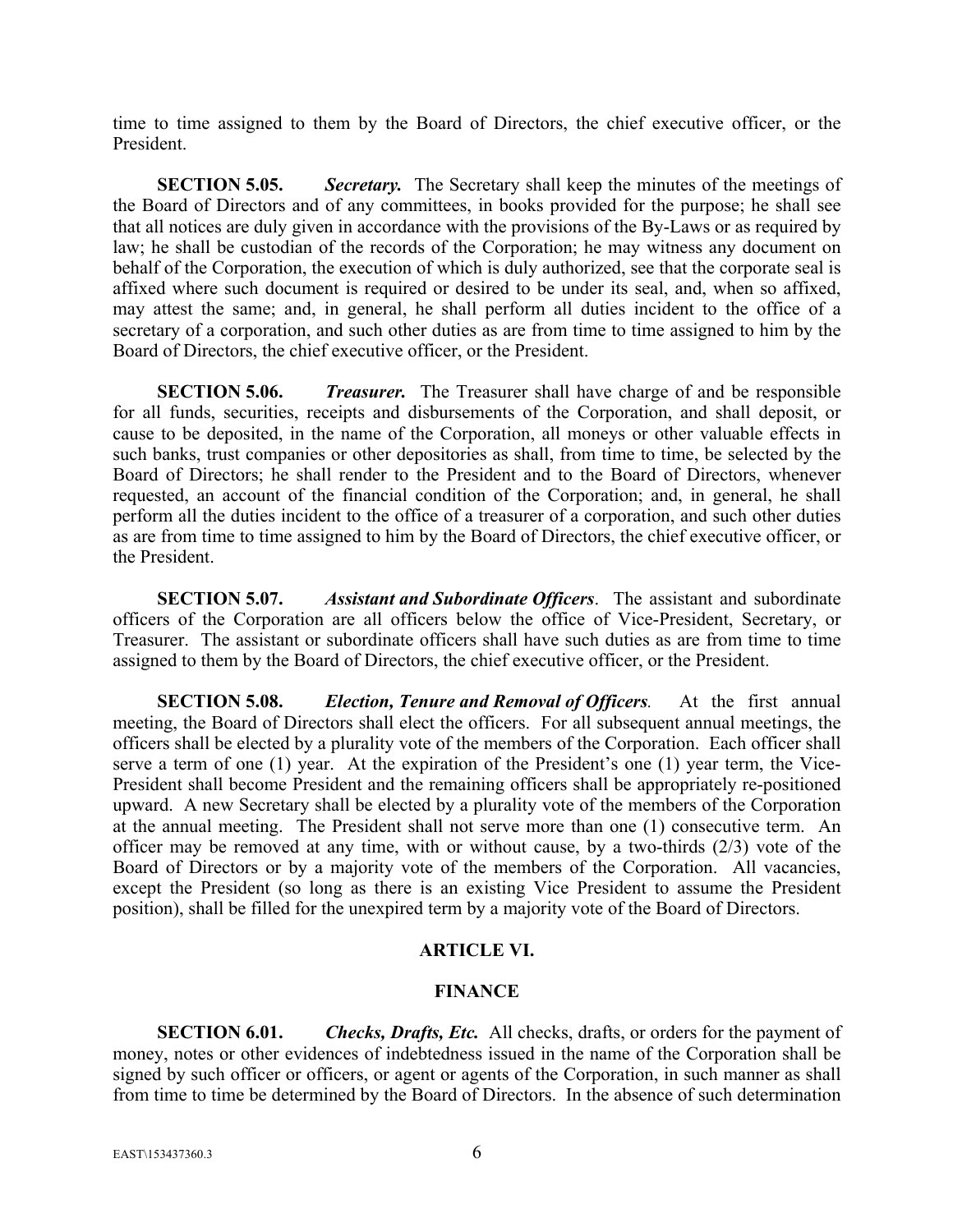by the Board of Directors, such instruments shall be signed by the Treasurer and countersigned by a different person serving as an officer of the Corporation.

**SECTION 6.02.** *Annual Statement of Affairs***.** The President shall prepare or cause to be prepared annually a full and correct statement of the affairs of the Corporation, to include a balance sheet and a financial statement of operations for the preceding fiscal year. The statement of affairs shall be submitted at the annual meeting of the Board of Directors and, within twenty (20) days after the meeting, placed on file at the Corporation's principal office.

**SECTION 6.03.** *Fiscal Year.* The fiscal year of the Corporation shall be the twelve calendar months period ending December 31 in each year, unless otherwise provided by the Board of Directors.

### **ARTICLE VII.**

#### **INDEMNITY**

**SECTION 7.01** *Indemnity*. The Corporation shall indemnity (i) members of the Board of Director and officers of the Corporation, to the full extent required or permitted by the General Laws of the State of Maryland now or hereafter in force, including the advance of expenses under the procedures and to the fullest extent permitted by law and (ii) other employees and other agents of the Corporation to such extent as shall be authorized by the Board of Directors or permitted by law; provided, however, that indemnification shall only be to the extent permitted of Exempt Organizations. The foregoing rights of indemnification shall not be exclusive of any other rights to which those seeking indemnification may be entitled. The Board of Directors may take such action as is necessary to carry out these indemnification provisions and is expressly empowered to adopt, approve and amend from time to time such By-Laws, resolutions or contracts implementing such provisions or such further indemnification arrangements as may be permitted by law. No amendment of these By-Laws shall limit or eliminate the right to indemnification provided hereunder with respect to acts or omissions occurring prior to such amendment or repeal.

#### **ARTICLE VIII.**

#### **SUNDRY PROVISIONS**

**SECTION 8.01.** *Maintenance of Tax Exempt Status.* The Corporation shall not have any purposes nor carry on any activities (otherwise than as an insubstantial part of its activities) not permitted to be carried on (a) by a corporation exempt from federal income tax under Section 501(a) and described in Section 501(c)(3) of the Internal Revenue Code of 1986 (or corresponding provisions of any future United States Internal Revenue Law) or (b) by a corporation, contributions to which are deductible under Sections  $170(c)(2)$ ,  $2055(a)(2)$  and 2522(a)(2) of the Internal Revenue Code of 1986 (or the corresponding provisions of any future United States Internal Revenue Law).